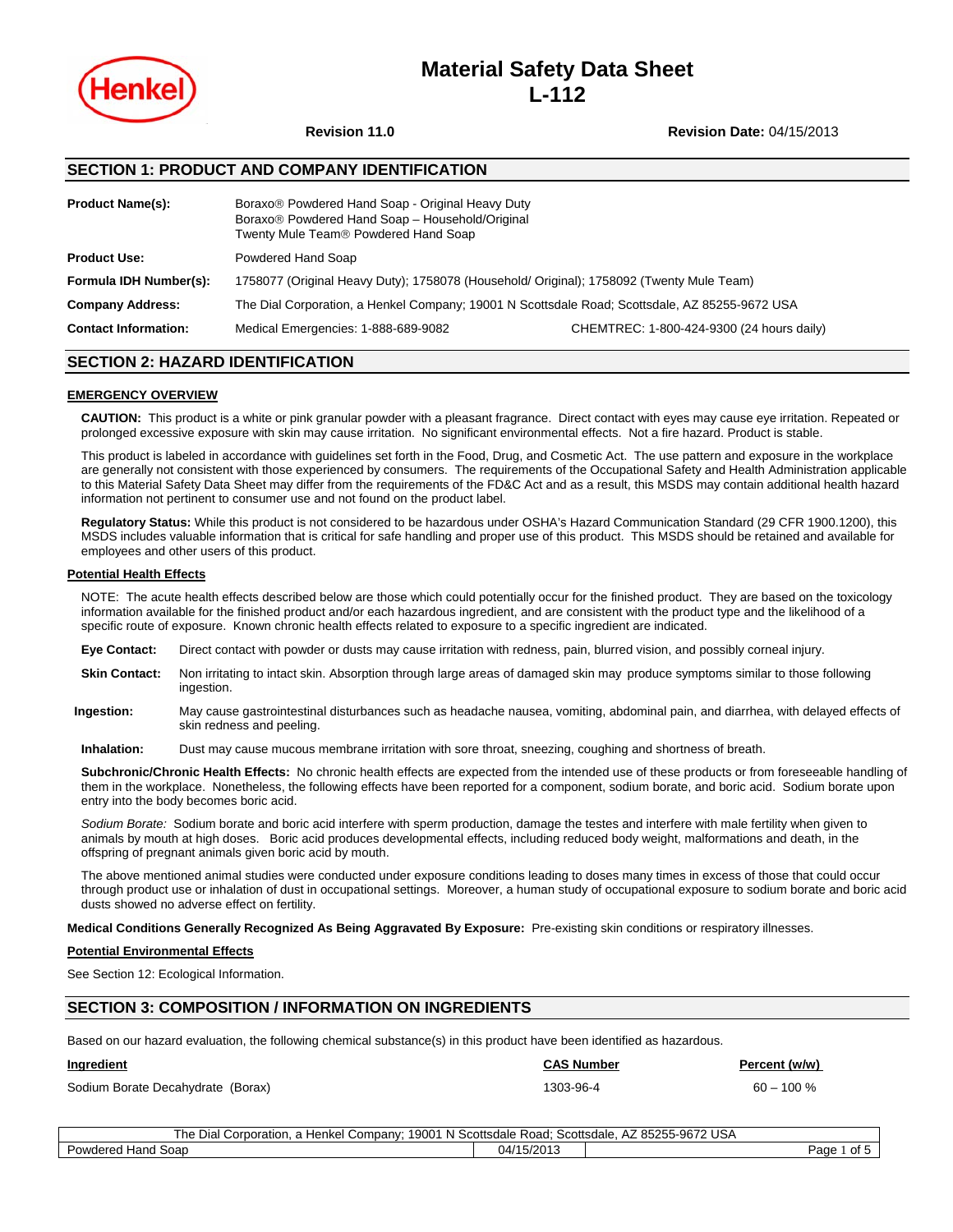# **SECTION 4: FIRST AID MEASURES**

**Eyes**:Rinse eyes immediately with plenty of water, occasionally lifting upper and lower lids, until no evidence of product remains. Get medical attention if pain or irritation persists.

**Skin**:Rinse affected area with plenty of water until no evidence of product remains. Get medical attention if irritation persists.

**Ingestion**:Treat symptomatically and supportively. Maintain airway and respiration. If vomiting occurs, keep head below hips to prevent aspiration. Dilution by rinsing the mouth and giving water or milk to drink is generally recommended. If unconscious, the victim should not be given anything to drink. Contact physician or local poison control center.

**Inhalation**: Remove from exposure area to fresh air. If any symptoms appear, get medical attention.

**Note to Physician**: The physician's judgment should be used to control symptoms and clinical condition based on the individual reactions of the patient.

#### **SECTION 5: FIRE FIGHTING MEASURES**

#### **Flammable Properties**

OSHA Flammability Classification: Not applicable Flash Point: None Auto-Ignition Temperature: <br>Flammable/Explosive limits – lower: Not available Flammable/Explosive limits – upper: Not available Hazardous Combustion Products: Oxides of carbon.

Flammable/Explosive limits – upper: Not available

Fire and Explosion Hazard: The fire hazard for this product has not been determined. The hazard(s) of the component(s) with the most severe hazard(s) are: Slight fire hazard when exposed to heat or flame. Dust - air mixtures may ignite or explode.

#### **Extinguishing Media**

Dry chemical, carbon dioxide, water spray or regular foam.

#### **Protection of Firefighters**

In case of fire, wear a full-face positive-pressure self-contained breathing apparatus and protective suit. Move container from fire area if you can do it without risk. Apply cooling water to sides of containers that are exposed to flames until well after fire is out. Use flooding amounts of water as a fog, solid streams may be ineffective. Avoid breathing vapors; keep upwind.

## **SECTION 6: ACCIDENTAL RELEASE MEASURES**

#### **Personal Precautions:**

Wear skin, eye and respiratory protection as recommended in Section 8. Stop or reduce any leaks if it is safe to do so. Spills present a slipping hazard. Keep unnecessary personnel away. Ventilate spill area if possible. Make sure area is slip-free before re-opening to traffic.

#### **Environmental Precautions:**

Small or household quantities may be disposed in regular domestic trash. For larger quantities check with your local disposal authorities.

#### **Methods for Containment and Clean-Up:**

SMALL SPILLS: Sweep or scoop up and place into suitable clean, dry containers for reclamation or later disposal. Wash site of spillage thoroughly with water. LARGE SPILLS: Sweep or scoop up. Dispose in suitable waste container. Keep unnecessary people away from spill.

# **SECTION 7: HANDLING AND STORAGE**

**Handling:** Do not get in eyes, on skin, on clothing. Do not take internally. Use with adequate ventilation. Keep the containers closed when not in use.

**Storage:** Store in original containers in a cool dry area. Store away from excessive heat and incompatible substances. Storage areas for large quantities (warehouse) should be well ventilated. Keep the containers tightly closed when not in use.

# **SECTION 8: EXPOSURE CONTROLS / PERSONAL PROTECTION**

This product is a personal care or cosmetic product. The use of this product by consumers is safe under normal and reasonable foreseen use.

#### **Worker Exposure Limits**

| Ingredient                                       | <b>ACGIH TLV</b>                                                                      | <b>OSHA PEL</b>                                                                      | <b>AIHA WEEL</b> | <b>NIOSH</b>                 |
|--------------------------------------------------|---------------------------------------------------------------------------------------|--------------------------------------------------------------------------------------|------------------|------------------------------|
| Sodium Borate<br>Decahydrate (Borax)             | STEL: 6 $mg/m3$ (inhalable fraction);<br>TWA: $2 \text{ mg/m}^3$ (inhalable fraction) | TWA: $10 \text{ mg/m}^3$                                                             | N/A              | REL: TWA 5 mg/m <sup>3</sup> |
| Soap Dust (Particles Not<br>Otherwise Specified) | TWA: 10 mg/m <sup>3</sup> (total dust); 3 mg/m <sup>3</sup><br>(respirable fraction)  | TWA: 15 mg/m <sup>3</sup> (total dust); 5 mg/m <sup>3</sup><br>(respirable fraction) | N/A              | N/A                          |

#### **Engineering Controls:**

Provide local exhaust or general dilution ventilation to keep exposure to airborne contaminants below the permissible exposure limits where mists or vapors may be generated.

| : 19001 N Scottsdale Road:<br>? 85255-9672 USA<br>Scottsdale.<br>Гhе<br>' Corporation.<br>Henkel<br>Company:<br>Dial<br>AZ. |            |  |                           |  |
|-----------------------------------------------------------------------------------------------------------------------------|------------|--|---------------------------|--|
| Powdered<br>l Soap<br>Hand                                                                                                  | 04/15/2013 |  | $P$ aqe $\lambda$<br>ot 4 |  |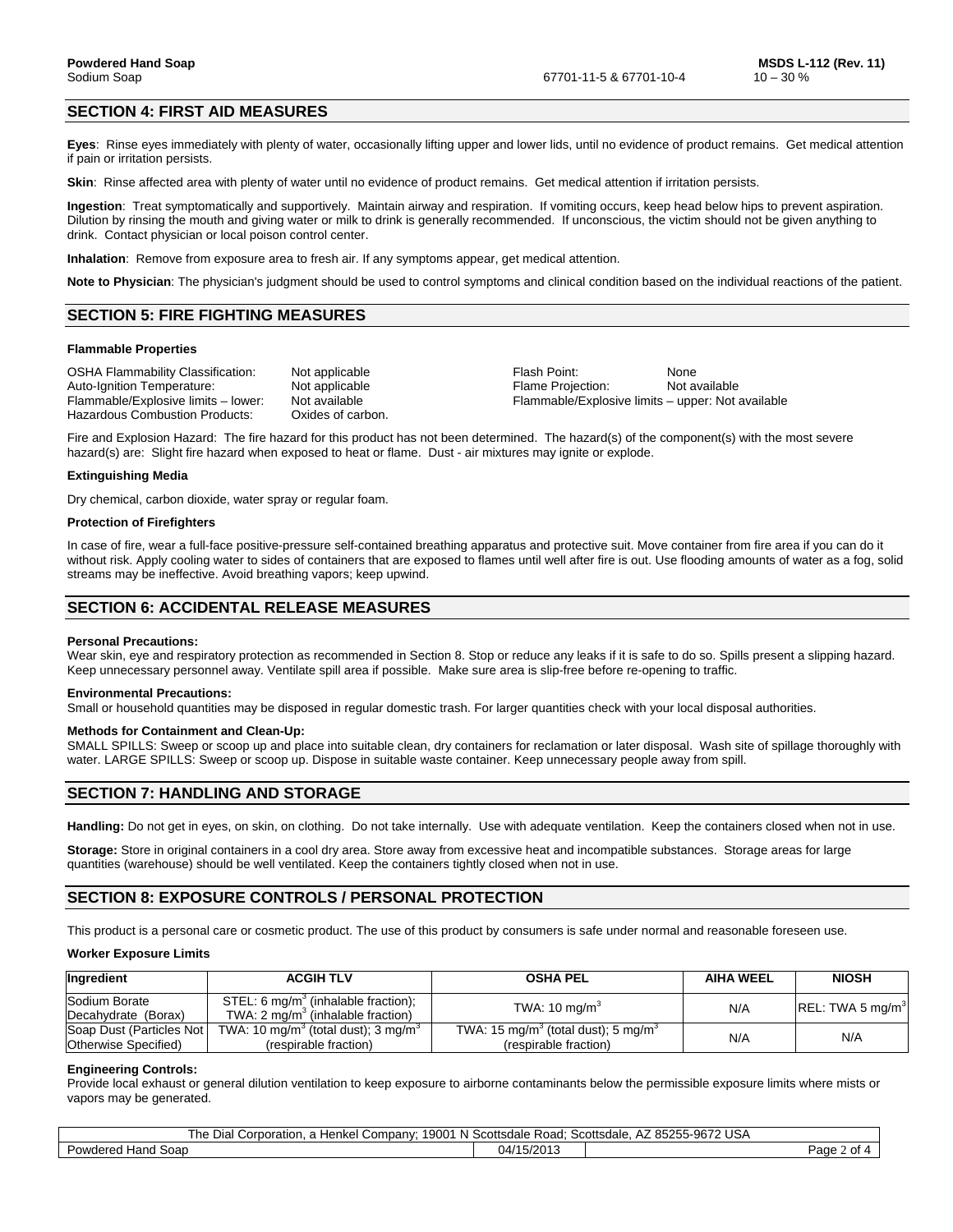#### **Powdered Hand Soap MSDS L-112 (Rev. 11)**

#### **Respirator:**

Air contamination monitoring should be carried out where mists or vapors are likely to be generated, to assure that the employees are not exposed to airborne contaminants above the permissible exposure limits. If respiratory protection is required, it must be based on the contamination levels found in the workplace, must not exceed the working limits of the respirator and be jointly approved by the National Institute for Occupational Safety and Health and the Mine Safety and Health Administration (NIOSH-MSHA).

#### **For Fire Fighting and Other Immediately Dangerous To Life or Health Conditions:**

Any self-contained breathing apparatus that has a full-face piece and is operated in a pressure-demand or other positive-pressure mode. Any suppliedair respirator that has a full-face piece and is operated in a pressure-demand or other positive-pressure mode in combination with an auxiliary selfcontained breathing apparatus operated in pressure demand or other positive-pressure mode.

**Clothing**: Protective clothing is required where repeated or prolonged skin contact may occur.

**Gloves:** Chemical-resistant gloves are required where repeated or prolonged skin contact may occur.

**Eye/Face Protection:** Splash-proof safety glasses are required to prevent eye contact where splashing of product may occur.

## 3B**SECTION 9: PHYSICAL AND CHEMICAL PROPERTIES**

| Appearance:           | White powder                                                            | Physical state:                    | Powder            |
|-----------------------|-------------------------------------------------------------------------|------------------------------------|-------------------|
| Odor:                 | Pleasant                                                                | Odor threshold:                    | None              |
| Boiling point:        | Not applicable                                                          | Evaporation rate:                  | Not available     |
| Melting point:        | Not available                                                           | Vapor density:                     | Not available     |
| Specific gravity:     | Not applicable                                                          | Vapor pressure:                    | Not available     |
| pH:                   | 9.1 (1% Solution)                                                       | Water solubility:                  | $\sim$ 5% @ 20 °C |
| Flammable Properties: | Partition coefficient (n-octanol/water): Not available<br>See Section 5 | Viscosity (Dynamic): Not available |                   |

### **SECTION 10: STABILITY AND REACTIVITY**

**Chemical Stability:** Stable under normal ambient temperature (70°F, 21°C) and pressure (1 atm).

**Conditions to Avoid:** Avoid contact with incompatible substances and excessive heat.

**Incompatible Materials**: Strong oxidizers, zirconium.

**Hazardous Decomposition Products**: Thermal decomposition may release toxic and/or hazardous gases, including ammonia.

**Possibility of Hazardous Reactions:** Hazardous polymerization has not been reported to occur under normal temperatures and pressures.

# **SECTION 11: TOXICOLOGICAL INFORMATION**

**Product Information Summary:** This product is a personal care or cosmetic product. The use of this product by consumers is safe under normal and reasonable foreseen use. Direct contact with eyes may cause eye irritation. Repeated or prolonged excessive exposure with skin may cause irritation.

**Component Analysis:** The following toxicity information is for the hazardous ingredient(s) when used as technical grade and is provided as reference for the occupational settings.

| Ingredient                                                      |  | <b>LD50 / Draize Score</b>                                       | <b>Toxicity / Irritation Rating</b>                                                                                                                                                                                     |
|-----------------------------------------------------------------|--|------------------------------------------------------------------|-------------------------------------------------------------------------------------------------------------------------------------------------------------------------------------------------------------------------|
| <b>Acute Oral Toxicity</b><br>Sodium Borate Decahydrate (Borax) |  | $2,660$ mg/kg (rat)                                              | <b>Moderately Toxic</b>                                                                                                                                                                                                 |
| <b>Sensitization:</b>                                           |  | This product is not considered a skin or respiratory sensitizer. |                                                                                                                                                                                                                         |
|                                                                 |  |                                                                  | . Assoluzaced din Next of the insuralizate in this product and listed as assoluzaced because into the product and an Associated Associated Associated Associated Associated Associated Associated Associated Associated |

**Carcinogenicity:** None of the ingredients in this product are listed as carcinogens by the International Agency for Research on Cancer (IARC), the National Toxicology Program (NTP) or the Occupational Safety and Health Administration (OSHA).

**Mutagenicity:** None of the ingredients in this product are known to cause mutagenicity.

**Reproductive/Fetal/Developmental effects:** None of the ingredients in this product are known to have reproductive, fetal, or developmental hazards.

**Target organ toxicity**: None of the ingredients in this product are known to have target organ toxicity.

**Epidemiological information:** None of the ingredients in this product are known to have health-related information in working populations.

# **SECTION 12: ECOLOGICAL INFORMATION**

Γ

This product is anticipated to be safe for the environment at concentrations predicted in household settings under normal use conditions.

**Environmental Fate:** No environmental fate data exists for the product.

**Persistence and Degradability:** The persistence and degradability of this product has not been determined.

**Bioaccumulation Potential:** The bioaccumulation potential of this product has not been determined.

**Mobility:** The mobility of this product (in soil and water) has not been determined.

|  |  | l Corporation, a Henkel Company: 19001 N Scottsdale Road: Scottsdale, AZ 85255-9672 USA<br>The Dial Co. |  |  |
|--|--|---------------------------------------------------------------------------------------------------------|--|--|
|  |  |                                                                                                         |  |  |

| soan<br>ີ<br>$1 - 2$<br>⊇owaere<br>ாசி ம | 7201.<br>04 | ∟מפי<br>^+<br>. J I<br>auc. |
|------------------------------------------|-------------|-----------------------------|
|                                          |             |                             |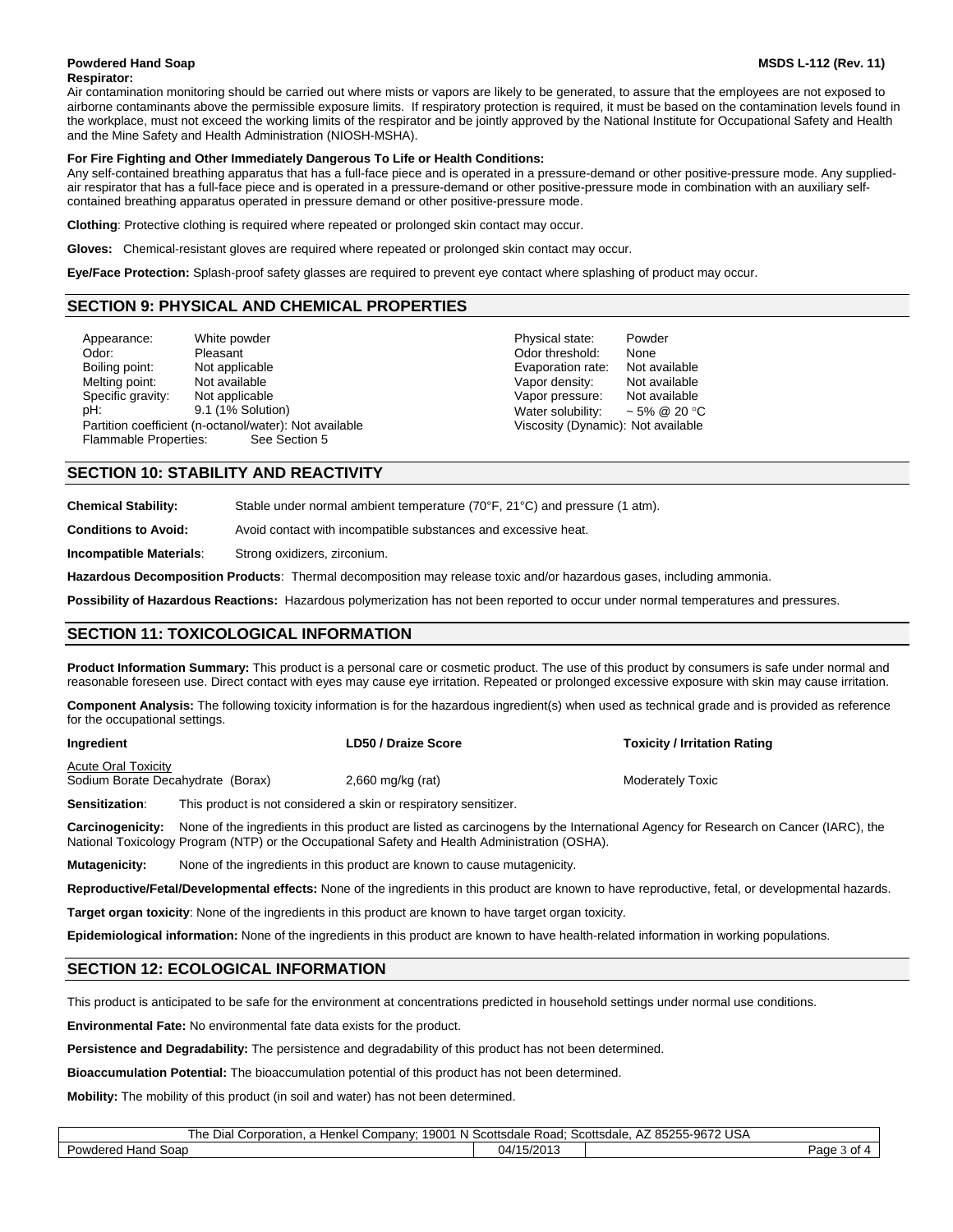# **SECTION 13: DISPOSAL CONSIDERATIONS**

| <b>Waste Number and Description:</b> | Not applicable, not regulated.                                                                                                |
|--------------------------------------|-------------------------------------------------------------------------------------------------------------------------------|
| <b>Disposal Considerations:</b>      |                                                                                                                               |
| Disposal of products:                | This product is not a RCRA hazardous waste and can be disposed of in accordance with federal, state and local<br>regulations. |
| Disposal of packages:                | Not applicable.                                                                                                               |
| <b>Additional information:</b>       | Observe all federal, state and local regulations when storing or disposing of this substance                                  |

# **SECTION 14: TRANSPORT INFORMATION**

### <sup>U</sup>**DOT Transportation of Dangerous Goods – Ground**

| <b>SECTION 15: REGULATORY INFORMATION</b>                                                                        |                                                   |                                               |                                  |
|------------------------------------------------------------------------------------------------------------------|---------------------------------------------------|-----------------------------------------------|----------------------------------|
| <b>Water Transportation (IMO/IMDG)</b><br><b>IMO/IMDG Hazard Class:</b><br><b>IMO/IMDG Proper Shipping Name:</b> | Not regulated<br>Not applicable                   |                                               |                                  |
| ICAO/IATA Hazard Class:<br>ICAO/IATA Proper Shipping Name:                                                       | Not regulated<br>Not applicable                   |                                               |                                  |
| International Air Transportation (ICAO/IATA)                                                                     |                                                   |                                               |                                  |
| DOT Hazard Class:<br>DOT Proper Shipping Name:<br>UN/NA Number:                                                  | Not regulated<br>Not applicable<br>Not applicable | Packing Group:<br>Shipping Label Information: | Not applicable<br>Not applicable |
| <b>POT TRIPPORTUNION OF DUING OUGLOUS</b> OPONING                                                                |                                                   |                                               |                                  |

#### **Occupational Safety and Health Act**:

Hazard Communication Rule, 29 CFR 1910.1200: The Occupational Safety and Health Administration (OSHA) require Material Safety Data Sheets (MSDSs) to provide information about any hazard that may be associated with the product and make this information available in the workplace. Since the use pattern and exposure in the workplace are generally not consistent with those experienced by consumers, this MSDS may contain health hazard information not relevant to consumer use.

#### **United States Regulatory Information:**

**Food and Drug Administration:** This product is regulated as a cosmetic under the Food and Drug Administration.

**TSCA:** All components of this product are either listed on or exempt from the U.S. Toxic Substances Control Act (TSCA) chemical substance inventory.

|                                     | <b>EPA CERCLA/SARA TITLE III Superfund Amendment and Reauthorization Act:</b> This product contains no CERCLA/SARA Title III materials |
|-------------------------------------|----------------------------------------------------------------------------------------------------------------------------------------|
| <b>CERCLA/SARA Section 302 EHS:</b> | This product contains no extremely hazardous substances reportable under Sections 302.                                                 |
| <b>CERCLA/SARA 311/312:</b>         | This product contains no substances reportable under Sections 311/312.                                                                 |
| <b>CERCLA/SARA 313:</b>             | Not applicable - Consumer product. Boron is listed by the SARA Section 110 – Priority List of Hazardous<br>Substances.                 |
|                                     |                                                                                                                                        |

**State Regulations**<br>California Proposition 65:

This product does not contain substances listed under California Proposition 65.

#### **Canada Regulatory Information:**

#### **Canadian Environmental Protection Act:**

Inventory Status: Some components of this product are not listed on the Canadian Domestic Substances List (DSL) nor the NDSL.

#### **Health Canada:**

This product is regulated as a natural health product under the Natural Health Products Directorate.

# **Worker Hazardous Materials Information System:**

Not subject to classification.

# **SECTION 16: OTHER INFORMATION**

**DISCLAIMER:** The information contained herein is provided in good faith and is believed to be correct as of the date hereof. However, The Dial Corporation makes no representation as to the comprehensiveness or accuracy of the information. It is expected that individuals receiving the information will exercise their independent judgment in determining its appropriateness for a particular purpose. Accordingly, The Dial Corporation will not be responsible for damages of any kind resulting from the use of or reliance upon such information. No representations, or warranties, either expressed or implied of merchantability, fitness for a particular purpose or of any other nature is made hereunder with respect to the information set forth herein or to the product to which the information refers.

#### **NFPA RATINGS (Scale 0-4, where 4=high degree of hazard):** HEALTH=1 FLAMMABILITY=0 REACTIVITY=0<br>**HMIS RATINGS (Scale 0-4, where 4=high degree of hazard):** HEALTH=1 FLAMMABILITY=0 REACTIVITY=0 **HMIS RATINGS (Scale 0-4, where 4=high degree of hazard):**

Creation Date: 04/24/1992 Supercedes: Rev. 10, 03/26/2012

Revision: Updated Formula I.D. Numbers and Trade Names

| The<br>Company; <sup>1</sup><br>Henkel<br>Dial<br>Corporation, a h | 19001 N Scottsdale Road: | 785255-9672 USA<br>$\cdot$ $\rightarrow$<br>Scottsdale.<br>AZ. |                      |
|--------------------------------------------------------------------|--------------------------|----------------------------------------------------------------|----------------------|
| Powdered Hand Soap                                                 | 04/15/2013               |                                                                | Page<br>$\sim$<br>υı |